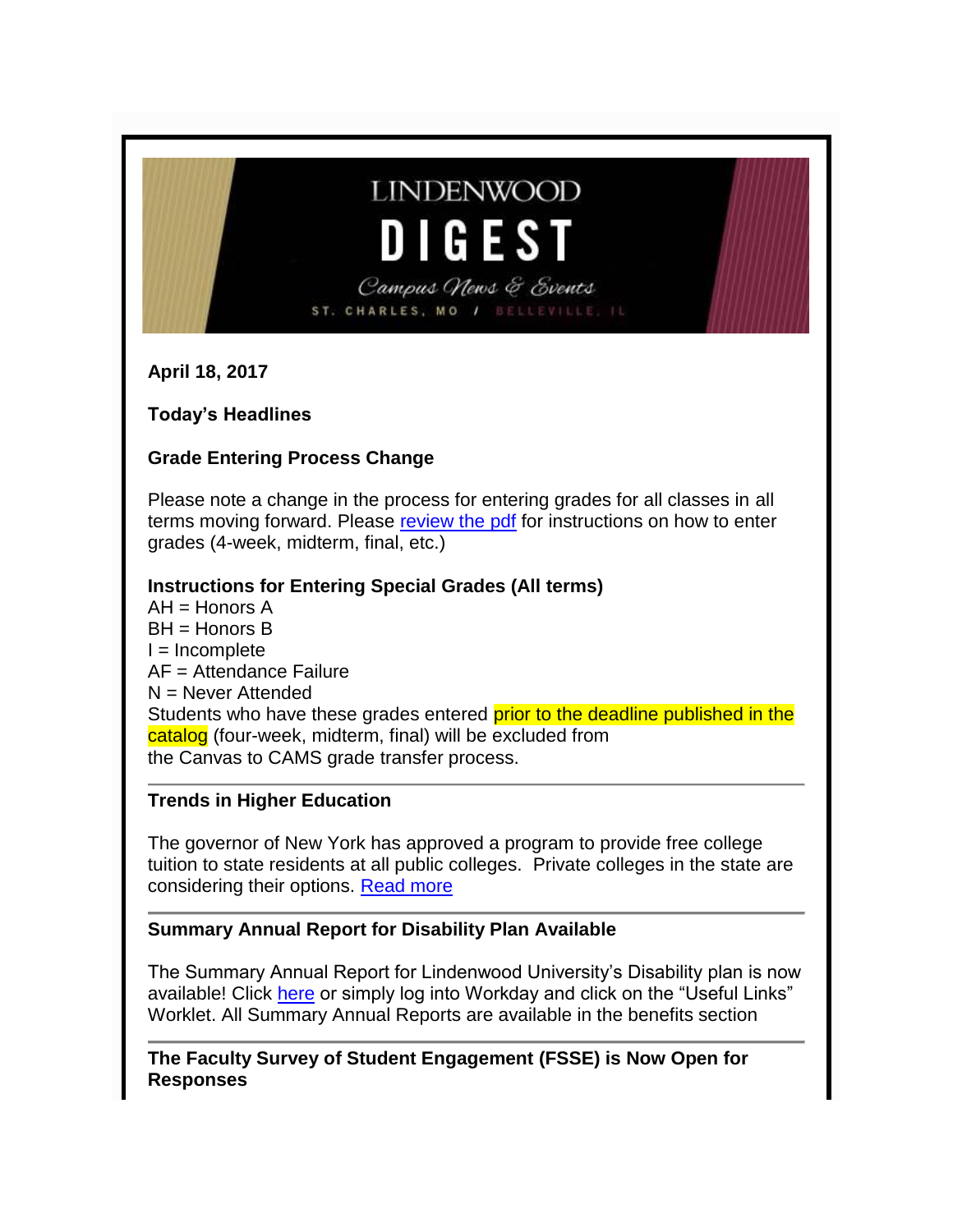On Monday, all faculty should have received an invitation to the Faculty Survey of Student Engagement. The email invite came from Dr. Abbott and Dr. Porter and had the subject line of "Assessing Student Engagement at Lindenwood University". When responding to the survey, please use the link in that original email, as that link is unique to you. [Read more](http://felix.lindenwood.edu/newsletter/2017_04/fsse.pdf)

#### **Assessment Tip of the Week: "Excellence in Assessment Designation: We Need Volunteers"**

Assessment Tip of the Week: "Excellence in Assessment Designation: We Need Volunteers"

The National Institute for Learning Outcomes Assessment (NILOA) recognizes institutions for their efforts in learning outcomes assessment through an ["Excellence in Assessment \(EIA\) Designation."](http://www.learningoutcomesassessment.org/eiadesignation.html) [Read more](http://felix.lindenwood.edu/newsletter/2017_04/assessment_04_18.pdf)

#### **Assessment Champion Awards, 2016-17: Deadline for Nominations is May 23**

The Assessment Committee is now soliciting nominations for the first annual "Assessment Champion Awards." The committee welcomes nominations from the academic schools and divisions as well as from the co-curricular and administrative units. [Read more](http://felix.lindenwood.edu/newsletter/2017_04/assessmentchampion.pdf)

# **Volunteers Needed for Late Night Breakfast**



Dear Faculty and Staff,

The Office of Student Involvement is seeking volunteers for Late Night Breakfast. Here are the details:

The Lindenwood Campus Activities Board and Pedestal Foods are seeking faculty, staff, adjunct faculty, and administrators to serve breakfast to students during Late Night Breakfast, Monday, May 1, from 10 p.m.-midnight. If you would like to volunteer, please contact Nikki Cornwell at

[ncornwell@lindenwood.edu.](mailto:ncornwell@lindenwood.edu) Thank you for all that you do for our students.

# **Student Research Conference--Wednesday, April 19**

The fifth-annual Student Research Conference will be held Wednesday, April 19, from noon-6:30 p.m. in Spellmann Center. 72 students will be involved in giving papers, poster presentations, videos, and poetry/fiction readings in topics ranging across the University. All are invited to attend. Attendance is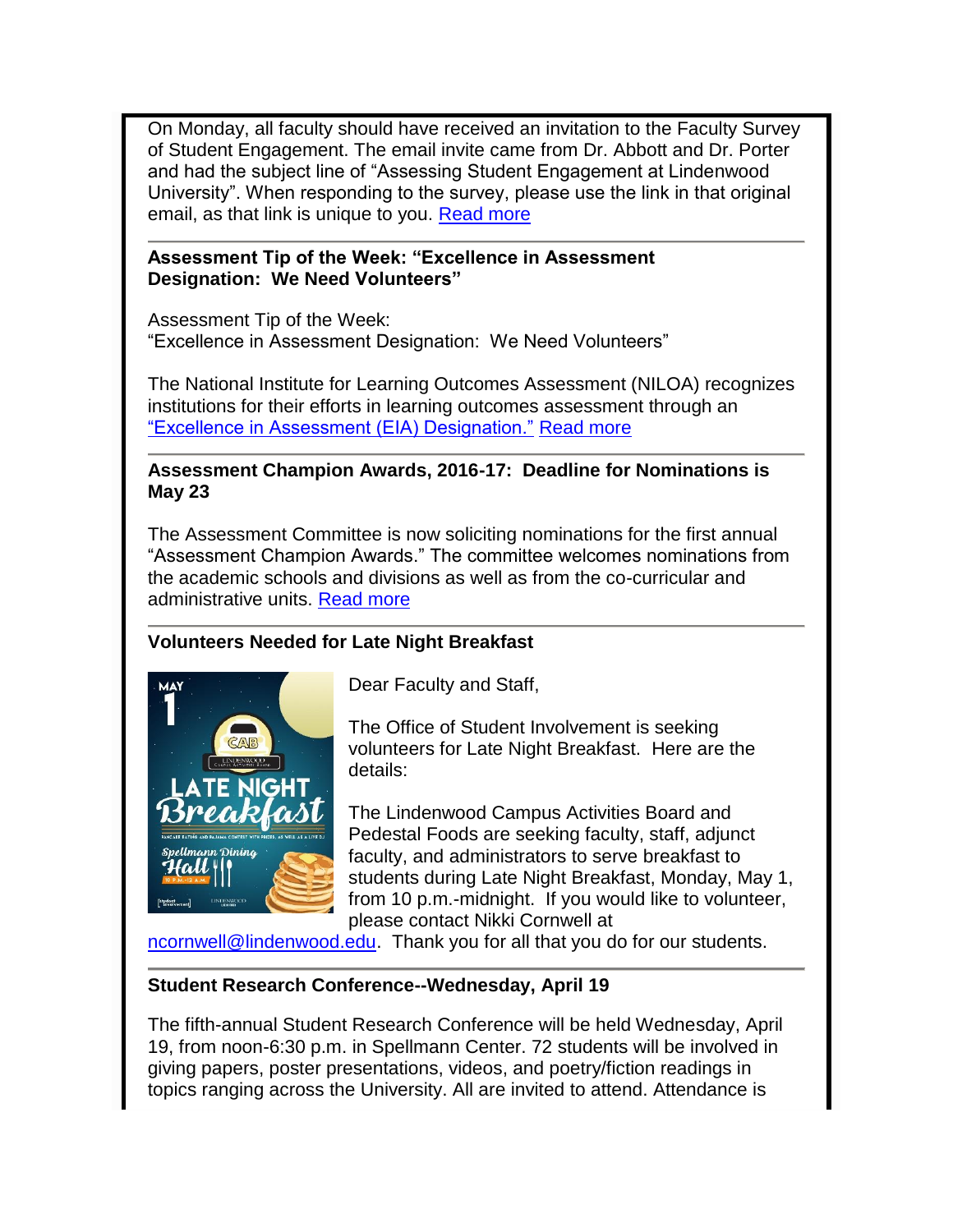free, and refreshments will be served beginning at 3:00. Please check out the conference program [here.](http://www.lindenwood.edu/academics/beyond-the-classroom/student-research/)

For any questions, please contact [SRC@lindenwood.edu.](mailto:SRC@lindenwood.edu)

#### **Dr. Carolyn Lesorogol Presents Tonight**

Dr. Carolyn Lesorogol presents "Building Community Resilience in Africa: From Knowledge to Practice" Tuesday, April 18 at 7 p.m. in Dunseth Auditorium at Harmon Hall.

Dr. Carolyn Lesorogol is Professor and Associate Dean for Global Strategy and Programs at the George Warren Brown School of Social Work at Washington University. She does research on international social development and the dynamics of social change processes. [Read more](http://www.lindenwood.edu/academics/centers-institutes/center-for-international-and-global-studies/speaker-series/dr-carolyn-lesorogol-april-18/)

#### **Student Life Sports Teams Win Plenty of National Hardware**

Several Student Life Sports teams won hardware on a national stage in the past week.

The Lindenwood Lionettes dance team captured its first national title in program history on April 7 by winning the Jazz Division II crown at the Band Shell and Ocean Center in Daytona Beach, Florida.

The Lindenwood competitive cheerleading team won its fourth national title in program history with a victory in Large Coed Divison II the same day at the event.

Synchronized swimming won its third consecutive U.S. National Championship title April 4-7 in Oro Valley, Arizona.

Olympic weightlifting swept all three team titles including Coed, Men's, and Women's at the USA Weightlifting University Nationals April 6-9 at the Stephen C. O'Connell Arena in Gainesville, Florida.

The roller hockey Gold squad kept its incredible streak of national titles going with a 3-1 victory over Farmingdale State College in the National Collegiate Roller Hockey Association (NCRHA) DIII Championship April 9 at the Skatium in Ft. Myers, Florida.

Several other teams were competing at national events and finished well in the standings.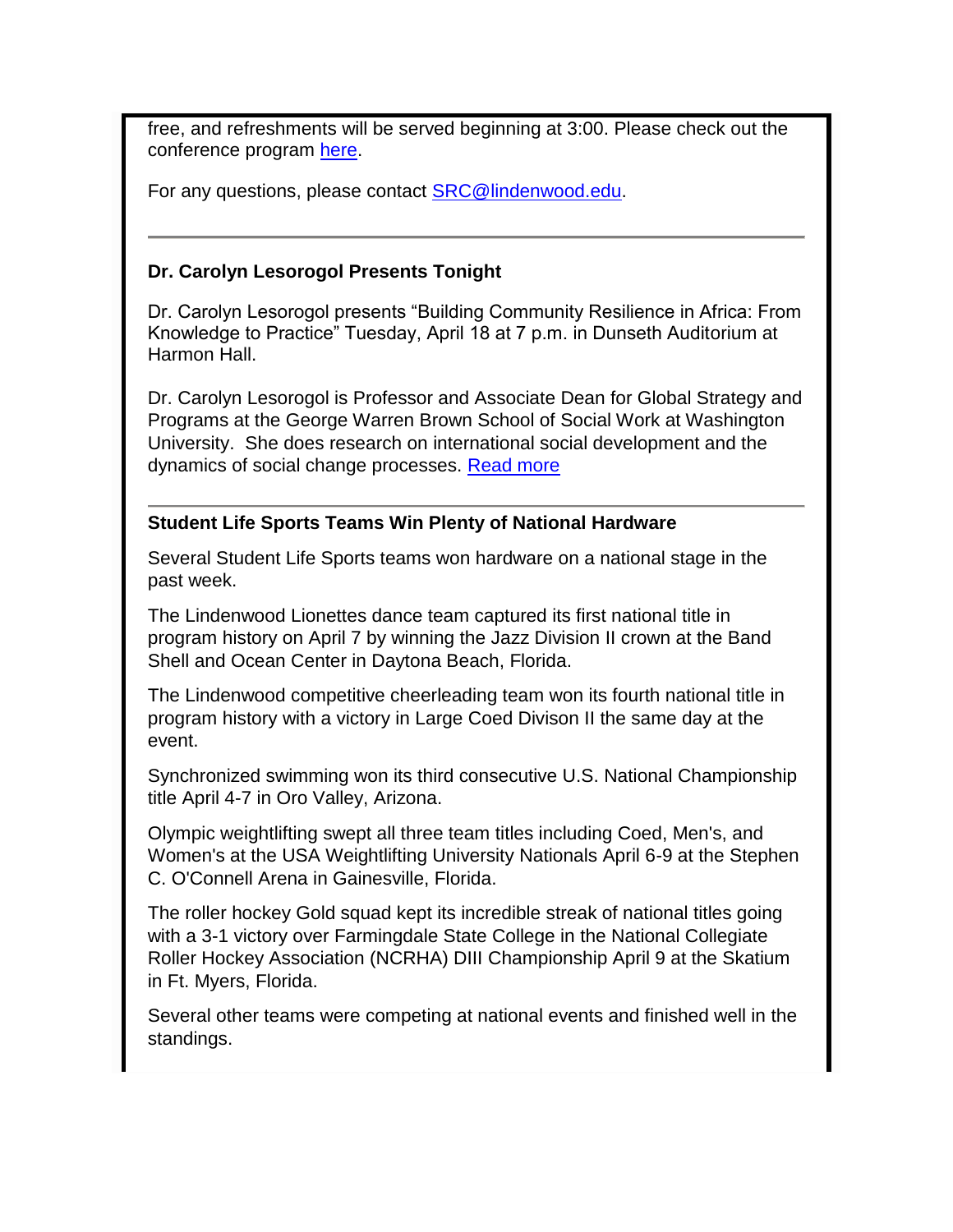For the second time in three years, roller hockey advanced to the national title game, but was denied a championship, coming up just short in a 5-4 final against Farmingdale State College April 8 at the Skatium in Ft. Myers, Florida.

The Lindenwood Lionettes dance team completed a weekend of history for the program with a third place finish in Hip Hop Division II April 8 at the Collegiate Cheer and Dance Championships.

The table tennis squad took fifth in the coed team standings at the National Collegiate Table Tennis Association (NCTTA) Tournament April 7-9 in Eau Claire, Wisconsin.

#### **Lindenwood Athletics introducing new All Sports Camp this summer**

This summer kids can get a taste of not one but **SEVEN** different sports here at Lindenwood! Lindenwood coaches and players from seven different sports will be providing instruction and will introduce kids to fun games and activities.

- Sports include baseball, softball, football, basketball, track, volleyball, and soccer.
- Open to children entering 1st grade through children entering 8th grade
- Session 1: May 30- June 2; Session 2: July 24-27
- 9 a.m.-4 p.m. each day
- Cost per camper: \$150
- Other benefits include: T-shirt, drawstring bag, daily lunch, daily awards, and special surprises
- To register visit [www.lindenwoodlionscamps.com](http://www.lindenwoodlionscamps.com/) or email Mike Morgan at [mmorgan1@lindenwood.edu](mailto:mmorgan1@lindenwood.edu)

#### **Evans Commons Rec Center and Track Hours**

Evans Commons Rec Center and Third Floor Track Finals Week Hours April 29-30: 9 a.m. – 10 p.m. May 1-5: 9 a.m. – 9 p.m.

Summer Hours starting May 6, 2017 Weekdays: 9 a.m. – 9 p.m. Weekends: Closed

#### **Faculty / Staff Weekly Bible Study**

Interdenominational Bible study, open to all LU staff and faculty! Tuesdays from 11:45-1 in the dining room of Evan's Commons. Contact Dr. Julie Turner for more details, [jturner@lindenwood.edu](mailto:jturner@lindenwood.edu)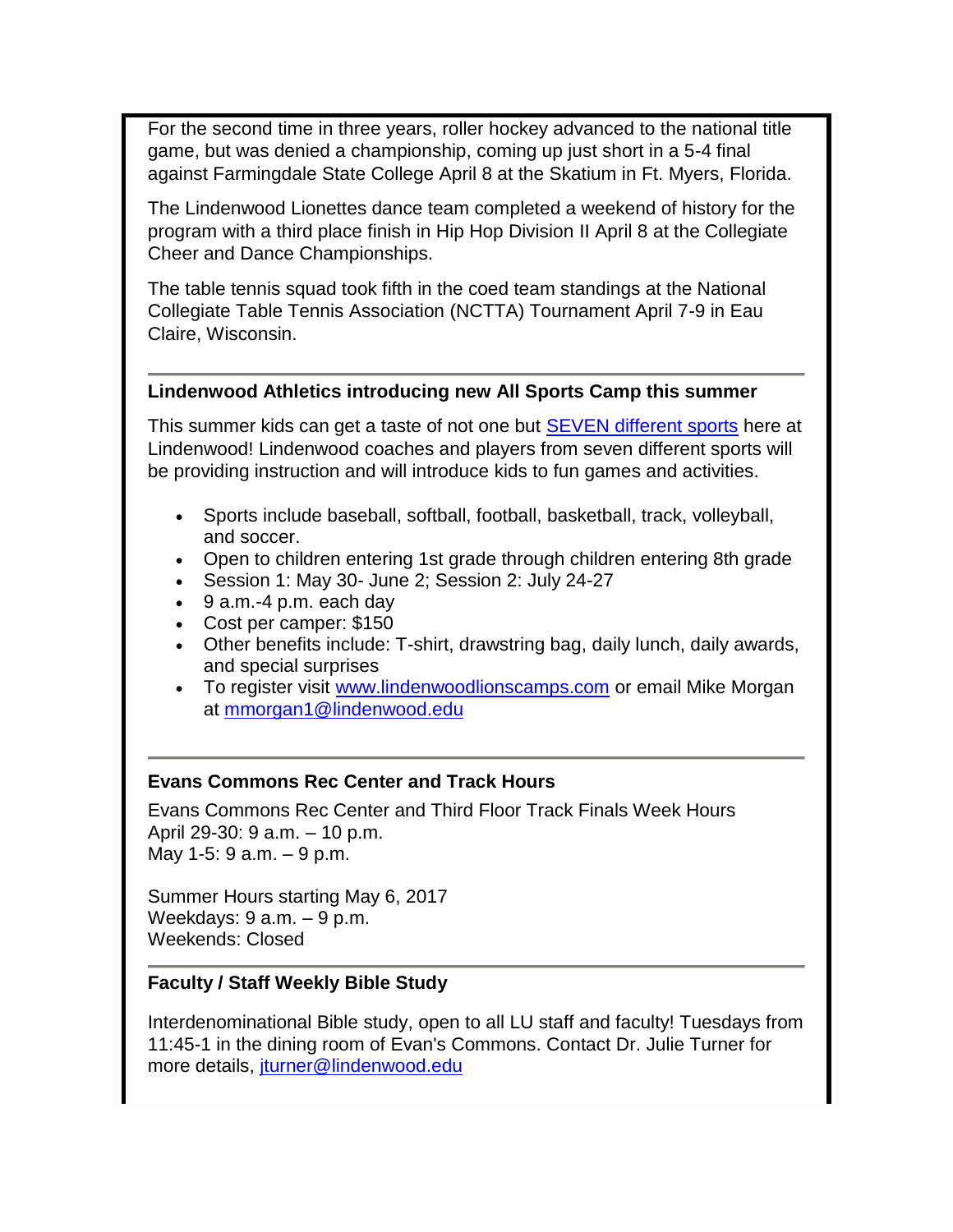### **Ongoing Need for Volunteer Reviewers of our HLC Assurance Argument**

Our need for HLC Assurance Argument reviewers continues. If you would like to get involved in this effort, please e-mail Marianne Peacock in the Office of Institutional Effectiveness at [MPeacock@lindenwood.edu](mailto:MPeacock@lindenwood.edu)

# **Recent Editions**

- [April 11, 2017](http://felix.lindenwood.edu/newsletter/digest/2017_04/2017_04_07.pdf)
- [April 7, 2017](http://felix.lindenwood.edu/newsletter/digest/2017_04/2017_04_07.pdf)
- [April 4, 2017](http://felix.lindenwood.edu/newsletter/digest/2017_04/2017_04_04.pdf)
- [March 31, 2017](http://felix.lindenwood.edu/newsletter/digest/2017_03/2017_03_31.pdf)
- [March 28, 2017](http://felix.lindenwood.edu/newsletter/digest/2017_03/2017_03_28.pdf)

# **Events and Deadlines**

- **Spring 2017:** [Academic Technology Services Workshops](http://felix.lindenwood.edu/newsletter/2017_01/spring2017workshops.pdf)
- **April 18:** Faculty Informational Session Hyland VIP Room, 3 p.m. Contact David Wilson at [DWilson@lindenwood.edu](mailto:DWilson@lindenwood.edu) or x4737
- **April 19:** [Mock Interviews at Wentzville](http://felix.lindenwood.edu/newsletter/2017_02/wentzville_interviews.pdf)
- **April 19:** [Student Research Conference](http://www.lindenwood.edu/academics/beyond-the-classroom/student-research/)
- **April 20-22:** [Spring Dance Concert](http://www.lindenwood.edu/j-scheidegger-center-for-the-arts/upcoming-events/dance/spring-dance-concert/)
- **April 21:** Faculty Informational Session M207, 10 a.m. Contact David Wilson at [DWilson@lindenwood.edu](mailto:DWilson@lindenwood.edu) or x4737
- **April 21:** Dissertation Defense: Allison Bearden, "Exploring the Congruency between Mission and Practice in a Pre-K–12, Midwestern, Christian School", 9 a.m. in Roemer 217
- **April 25:** [Faculty Colloquium Series](http://felix.lindenwood.edu/newsletter/2017_03/facultycolloquium.pdf) [\(View abstracts here\)](http://felix.lindenwood.edu/newsletter/2017_03/colloquiumabstracts.pdf)
- **April 25:** Dissertation Defense: Hannibal Najjar, A Case Study: An Andragogical Exploration of a Collegiate Swimming and Diving Coach's Principles and Practices at Lindenwood University" at 8 a.m. in Warner Hall Living Room
- **April 26:** Annual LindenWell Appreciation Banquet, noon-1 p.m., AB Leadership Room
- **April 27:** [Men's Basketball Golf Outing](http://felix.lindenwood.edu/newsletter/2017_03/mbkgolfouting.pdf)
- **April 28:** Dissertation Defense James Kent Drury, "Exploring the Presence of Trust in One Suburban Christian School Climate" at 8 a.m. in Roemer 217 ,